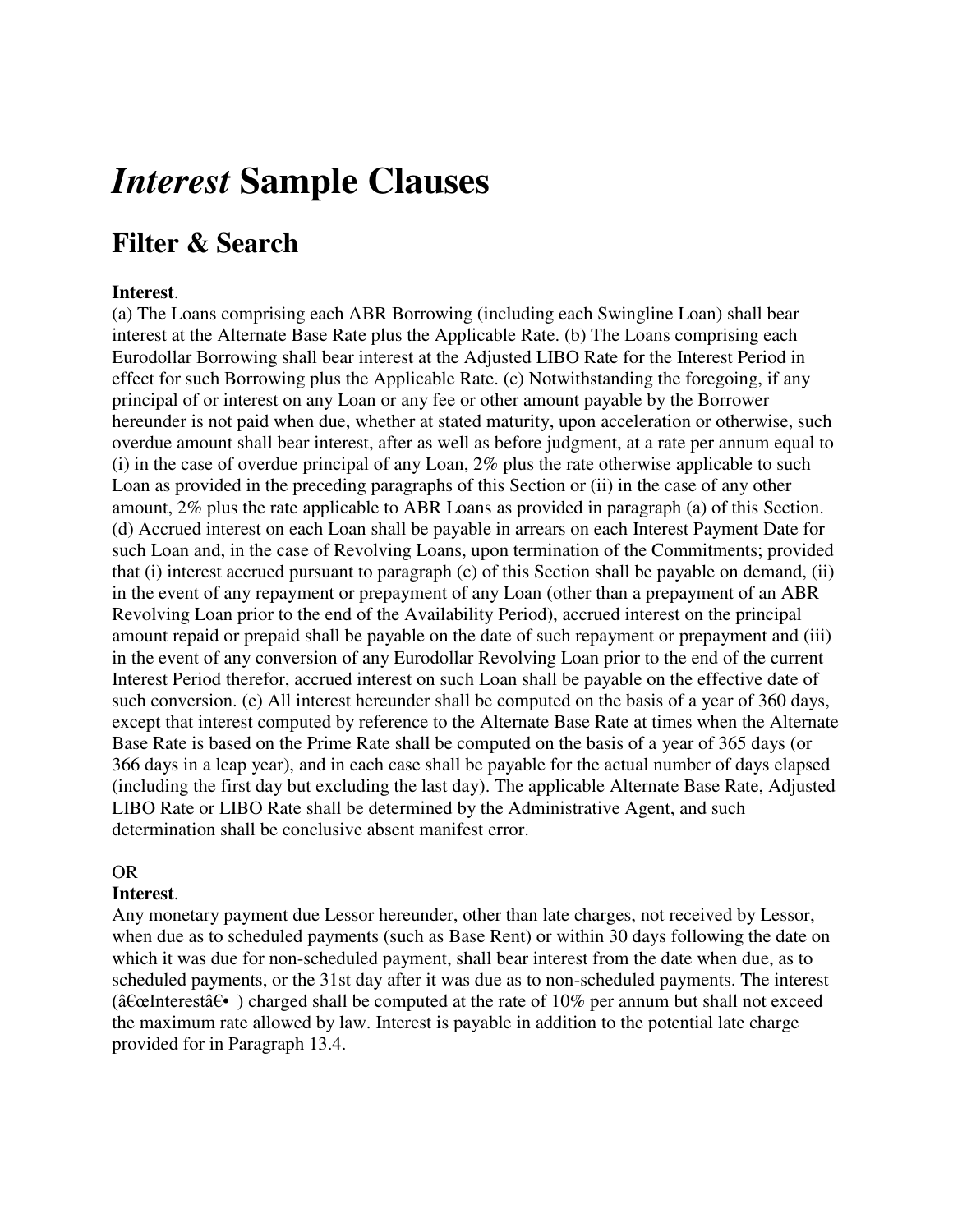### **OR**

#### **Interest**.

 (a) Subject to the provisions of Section 2.08(b), (i) each Eurodollar Rate Loan under a Facility shall bear interest on the outstanding principal amount thereof for each Interest Period at a rate per annum equal to the Eurodollar Rate for such Interest Period plus the Applicable Rate for such Facility; (ii) each Base Rate Loan under a Facility shall bear interest on the outstanding principal amount thereof from the applicable borrowing date at a rate per annum equal to the Base Rate plus the Applicable Rate for such Facility; and (iii) each Swing Line Loan shall bear interest on the outstanding principal amount thereof from the applicable borrowing date at a rate per annum equal to the Base Rate plus the Applicable Rate for the Revolving Credit Facility. (b) (i) If any amount of principal of any Loan is not paid when due (giving effect to any applicable grace periods), whether at stated maturity, by acceleration or otherwise, or any Event of Default under Section 8.01(f) shall have occurred, then such past due amount shall thereafter bear interest at a fluctuating interest rate per annum at all times equal to the Default Rate to the fullest extent permitted by applicable Laws. (ii) If any amount (other than principal of any Loan) payable by the Borrower under any Loan Document is not paid when due (without regard to any applicable grace periods), whether at stated maturity, by acceleration or otherwise, then upon the request of the Required Lenders such past due amount shall thereafter bear interest at a fluctuating interest rate per annum at all times equal to the Default Rate to the fullest extent permitted by applicable Laws. (iii) Upon the request of the Required Lenders, while any Event of Default (other than an Event of Default as set forth in clause (i) herein above) exists, the Borrower shall pay interest on the principal amount of all past due Obligations hereunder at a fluctuating interest rate per annum at all times equal to the Default Rate to the fullest extent permitted by applicable Laws. (iv) Accrued and unpaid interest on past due amounts (including interest on past due interest) shall be due and payable upon demand. (c) Interest on each Loan shall be due and payable in arrears on each Interest Payment Date applicable thereto and at such other times as may be specified herein. Interest hereunder shall be due and payable in accordance with the terms hereof before and after judgment, and before and after the commencement of any proceeding un...

#### **OR**

#### **Interest**.

Any amounts paid under Section 8.3 or Section 8.5, shall bear interest for the period from and including the day following Bank Closing to and including the day preceding the payment at the Settlement Interest Rate.

#### OR

#### **Interest**.

(a) Scheduled Interest. The Borrower shall pay interest on the unpaid principal amount of each Advance owing to each Lender from the date of such Advance until such principal amount shall be paid in full, at the following rates per annum:

#### OR **Interest**